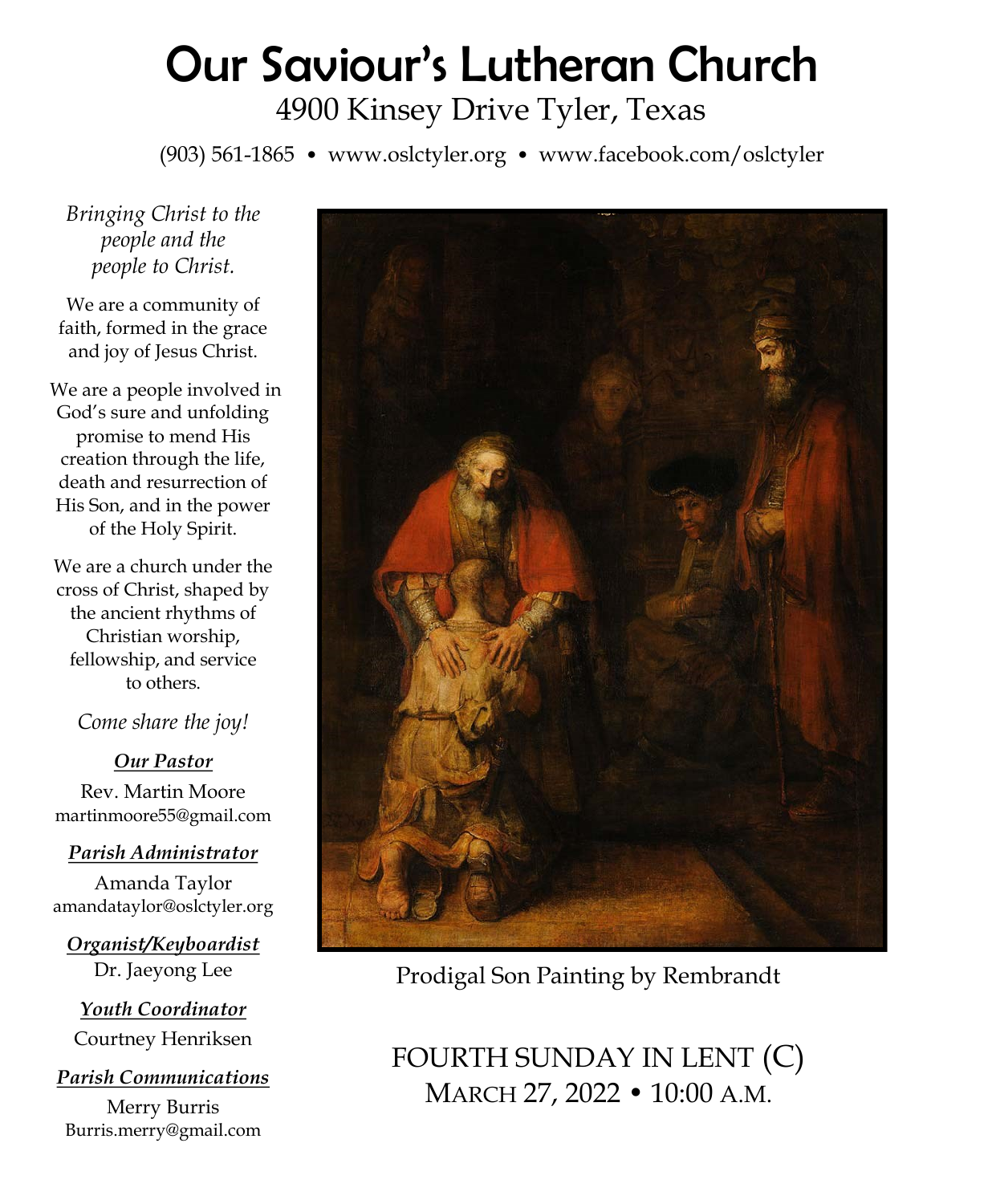

# **To Our Members, Guests and Visitors**

We are all on a journey of faith; God does not expect us to make the journey alone. Please contact us if we can be of help in any way. Pastor Martin Moore: 979-551-6222 • martinmoore55@gmail.com Our Office Hours are Monday through Thursday, 10:00 a.m. until 2:00 p.m. Office: 903-561-1865 • amandataylor@oslctyler.org

> **Prelude -** Dr. Jaeyong Lee **Welcome and Family News**

- It is a pleasure to worship together. If you are a newcomer, have a prayer request, or would like to receive a call or visit from Pastor Martin, please fill out the yellow card on the back of each pew. Information on our core beliefs, structure and mission is available at the Welcome Table and on our website.
- We practice open communion. All who are baptized and desire to share in the Body and Blood of our Lord are welcome. We begin communing children in 5th grade and offer a communion class to prepare them to receive this Sacrament.

**CHILDREN'S SONG ~** "HE'S GOT THE WHOLE WORLD IN HIS HANDS"

He's got the whole world in His hands, He's got the whole wide world in His hands, He's got the whole world in His hands, He's got the whole world in His hands.

### **CHILDREN'S SERMON**

*Please stand (in body or in spirit)*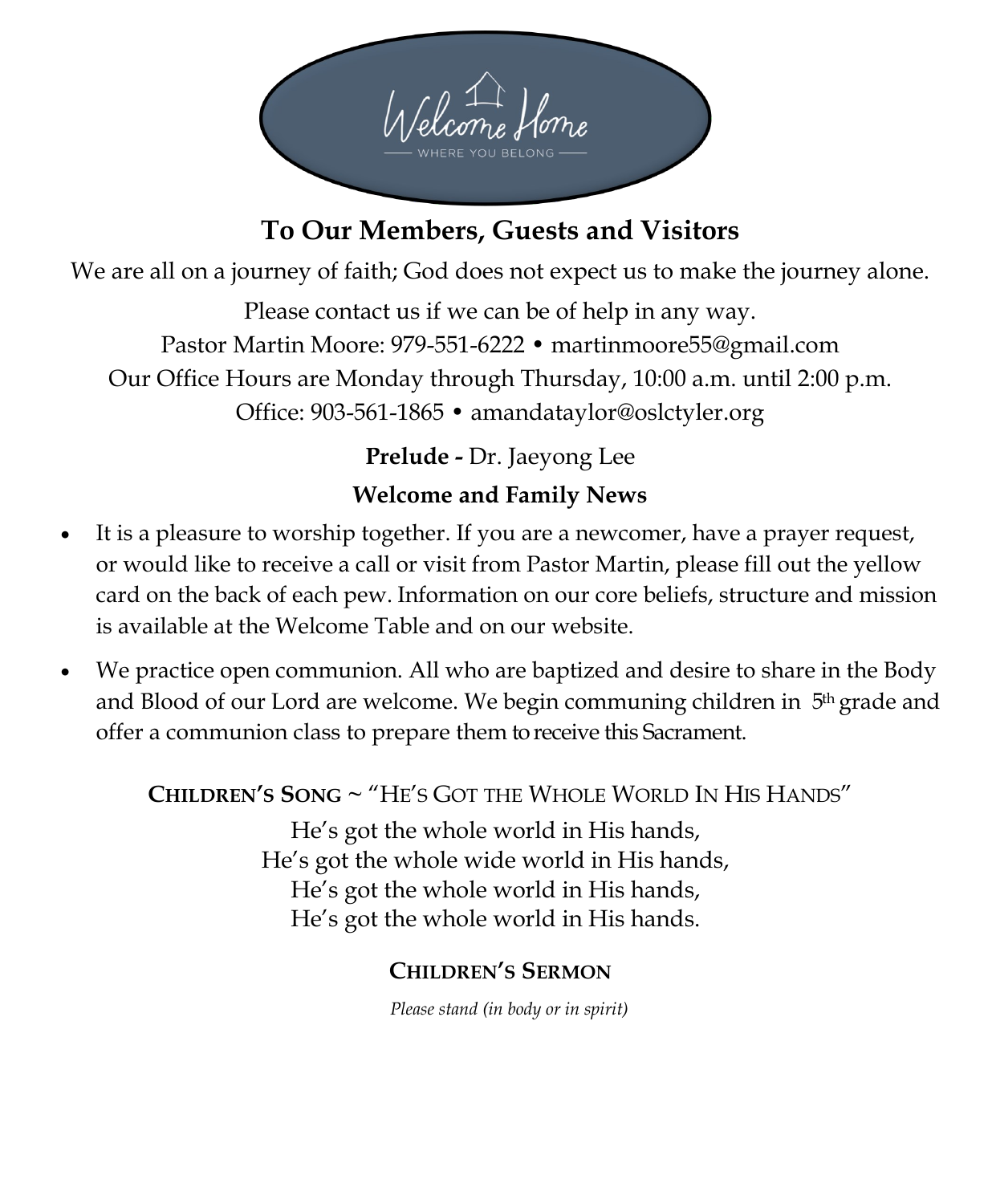### **PROCESSIONAL HYMN ~ "**IN CHRIST ALONE" (VS *1,2,&4)*

In Christ alone my hope is found, He is my light, my strength, my song. This Cornerstone, this solid Ground, Firm through the fiercest drought and storm. What heights of love, what depths of peace; When fears are stilled, when strivings cease. My Comforter, my All-in-all; Here in the love of Christ I stand.

There in the ground His body lay, Light of the world by darkness slain. Then bursting forth in glorious Day, Up from the grave He rose again. And as He stands in victory

Sin's curse has lost its grip on me; For I am His and He is mine Bought with the precious blood of Christ.

No guilt in life, no fear in death, This is the power of Christ in me. From life's first cry to final breath Jesus commands my destiny. No power of hell, no scheme of man, Can ever pluck me from His hand. 'Till He returns or calls me home Here in the power of Christ I'll stand.

# **CONFESSION AND ABSOLUTION**

*As the Pastor says the Invocation, the Sign of the Cross* <sup>★</sup> *may be made in remembrance of our baptisms.* 

- P: In the name of the Father, and of the <sup>₩</sup> Son, and of the Holy Spirit.
- **C: Amen**
- P: The true light has come into the world in the Word made flesh. Let us bring our sin into the light of God, that we may be healed.

(Silence for reflection and self-examination)

- P: God of our salvation,
- **C: We have failed to respond to your life-giving Spirit in our relationships with you, with one another, and with your creation. Have mercy for the sake of Jesus, your gift to us. Forgive us by grace, renew us in love, and lead us with joy so that we may bear your peace to all the earth.**
- P: Blessed be God who chose you in Christ! God forgives all your trespasses; in Christ you are children of the Most High, you are marked with the seal of the Holy Spirit, that you may live to the glory of God.
- **C: Amen**

# **APOSTOLIC GREETING**

- P: From the one who is and who was and who is to come, the Almighty: grace, light, and peace be with you all.
- **C: And also with you.**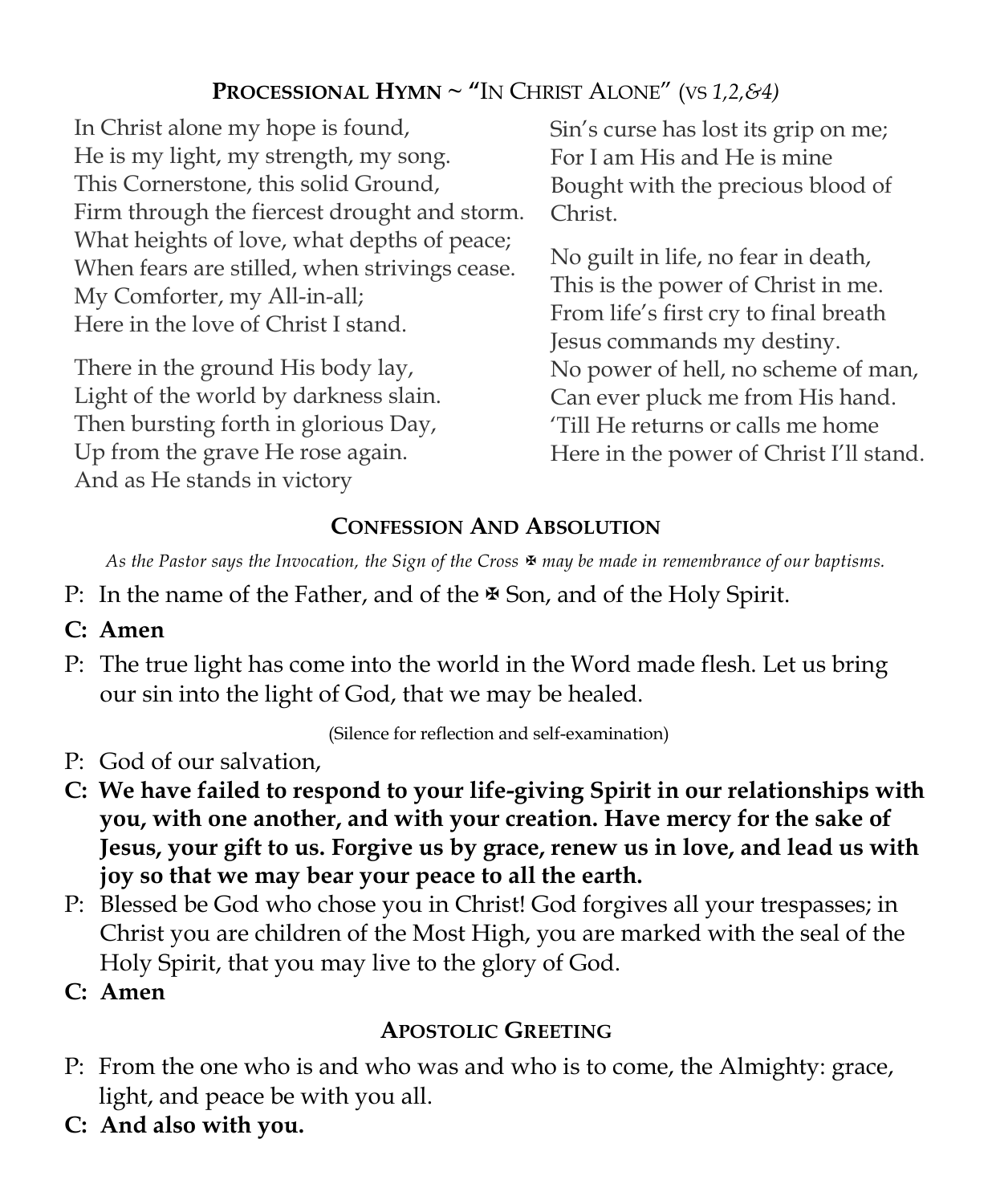### **KYRIE**

- A: In peace, let us pray to the Lord.
- **C: Lord, have mercy.**
- A: For the peace from above, and for our salvation, let us pray to the Lord.
- **C: Lord, have mercy.**
- A: For the peace of the whole world, for the well-being of the Church of God, and for the unity of all, let us pray to the Lord.
- **C: Lord, have mercy.**
- A: For this holy house, and for all who offer here their worship and praise, let us pray to the Lord.
- **C: Lord, have mercy.**
- A: Help, save, comfort, and defend us, gracious Lord.
- **C: Amen**

# **Prayer of the Day**

- P: The Lord be with you.
- **C: And also with you.**
- P: Reconciling God, in you is mercy, forgiveness, and reconciliation. Whether we wander far from you or remain faithful, let us always rejoice in the never-ending and limitless outpouring of your compassion and forgiveness for repentant sinners; through Jesus Christ, our Lord. Amen
- **C: Amen**

*Please be seated*

# **The Service Of The Word**

### **OLD TESTAMENT LESSON** ISAIAH 12:1-6

R: 1You will say in that day: "I will give thanks to you, O Lord, for though you were angry with me, your anger turned away, that you might comfort me. <sup>2</sup>"Behold, God is my salvation; I will trust, and will not be afraid; for the Lord God is my strength and my song, and he has become my salvation." <sup>3</sup>With joy you will draw water from the wells of salvation. 4And you will say in that day: "Give thanks to the Lord, call upon his name, make known his deeds among the peoples, proclaim that his name is exalted. 5"Sing praises to the Lord, for he has done gloriously; let this be made known in all the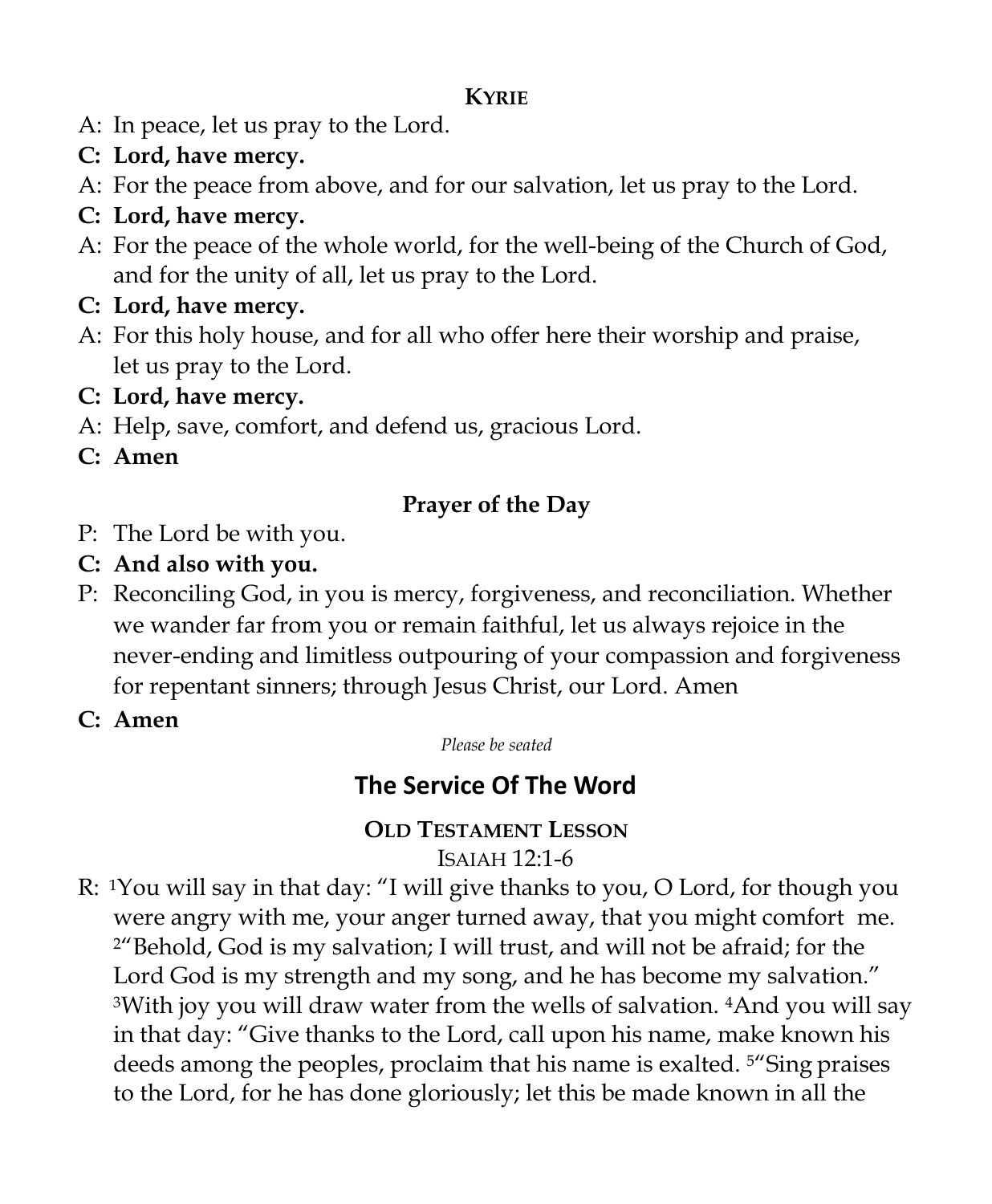earth. 6Shout, and sing for joy, O inhabitant of Zion, for great in your midst is the Holy One of Israel."

- R: This is the Word of the Lord.
- **C: Thanks be to God!**

### **PSALMODY**

### PSALM 32

- R: 1Happy are they whose transgressions are forgiven, and whose sin is put away!
- **C: 2Happy are they to whom the Lord imputes no guilt, and in whose spirit there is no guile!**
- R: <sup>3</sup>While I held my tongue, my bones withered away, because of my groaning all day long.
- **C: 4For your hand was heavy upon me day and night; my moisture was dried up as in the heat of summer.**
- R: 5Then I acknowledged my sin to you, and did not conceal my guilt.
- **C: 6I said, "I will confess my transgressions to the Lord." Then you forgave me the guilt of my sin.**
- R: 7Therefore all the faithful will make their prayers to you in time of trouble; when the great waters overflow, they shall not reach them.
- **C: 8You are my hiding place; you preserve me from trouble; you surround me with shouts of deliverance.**
- R: 9"I will instruct you and teach you in the way that you should go; I will guide you with my eye.
- **C: 10Do not be like horse or mule, which have no understanding; who must be fitted with bit and bridle, or else they will not stay near you."**
- R: <sup>11</sup>Great are the tribulations of the wicked; but mercy embraces those who trust in the Lord.
- **C: 12Be glad, you righteous, and rejoice in the Lord; shout for joy, all who are true of heart.**

### **EPISTLE READING**

# 2 CORINTHIANS 5:16-21

R: <sup>16</sup>From now on, therefore, we regard no one according to the flesh. Even though we once regarded Christ according to the flesh, we regard him thus no longer. 17Therefore, if anyone is in Christ, he is a new creation. The old has passed away; behold, the new has come. 18All this is from God, who through Christ reconciled us to himself and gave us the ministry of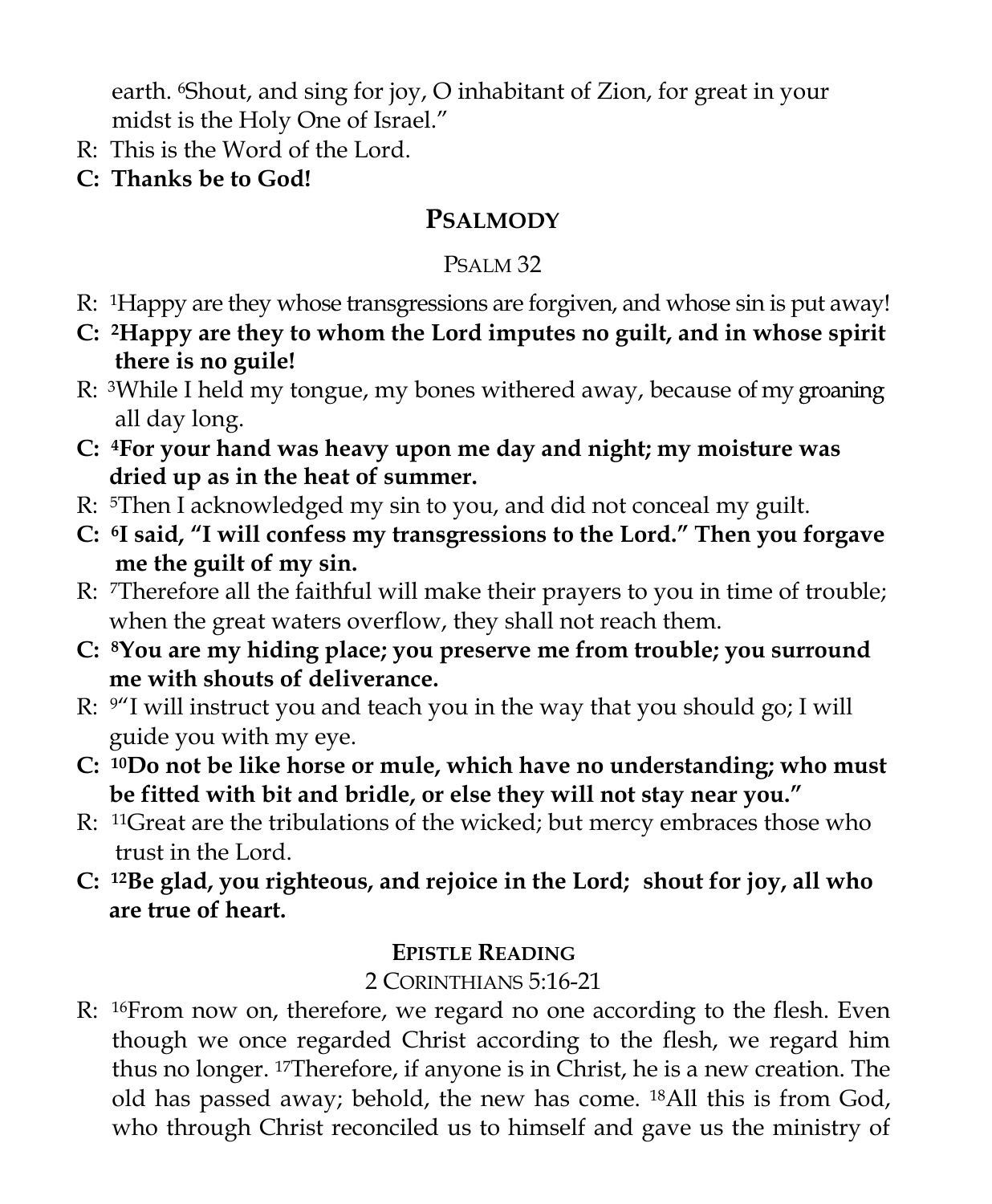reconciliation; 19that is, in Christ God was reconciling the world to himself, not counting their trespasses against them, and entrusting to us the message of reconciliation. 20Therefore, we are ambassadors for Christ, God making his appeal through us. We implore you on behalf of Christ, be reconciled to God. <sup>21</sup>For our sake he made him to be sin who knew no sin, so that in him we might become the righteousness of God.

### **C: Thanks be to God.**

**GOSPEL CANTICLE ~** "O SACRED HEAD NOW WOUNDED" *(LBW #117, VS 4)*  Lord, be my consolation; Shield me when I must die; Remind me of thy Passion When my last hour draws nigh. These eyes, new faith receiving, From thee shall never move; For he who dies believing Dies safely in thy love.

### **THE HOLY GOSPEL**

- P: The Holy Gospel according to St. Luke the 15th Chapter.
- **C: Glory to you, O Lord.**
- P: LUKE 15:1-3, 11-32 The Gospel of the Lord.
- **C: Praise to You, O Christ.**

*Please be seated*

#### **SERMON ~ PASTOR MARTIN MOORE**

The Parable Of Two Lost Sons

"The tax collectors and sinners were all drawing near to hear {Jesus}. And the Pharisees and the scribes grumbled, saying, 'This man receives sinners and eats with them.' So he told them this parable . . . 'There was a man who had two sons….'" -Luke 15:1-3, 11

*Prod-i-gal — adjective* 

1. Recklessly extravagant

2. Characterized by wasteful expenditure *-Merriam-Webster Dictionary* 

"The original hearers [of this parable] were not melted into tears by this story but rather they were thunderstruck, offended, and infuriated. Jesus' purpose is not to warm our hearts but to shatter our categories. Through this parable Jesus challenges what nearly everyone has ever thought about God, sin, and salvation . . . Jesus is saying that both the irreligious and the religious are spiritually lost, both life paths are dead ends…." *-The Prodigal God*, Timothy Keller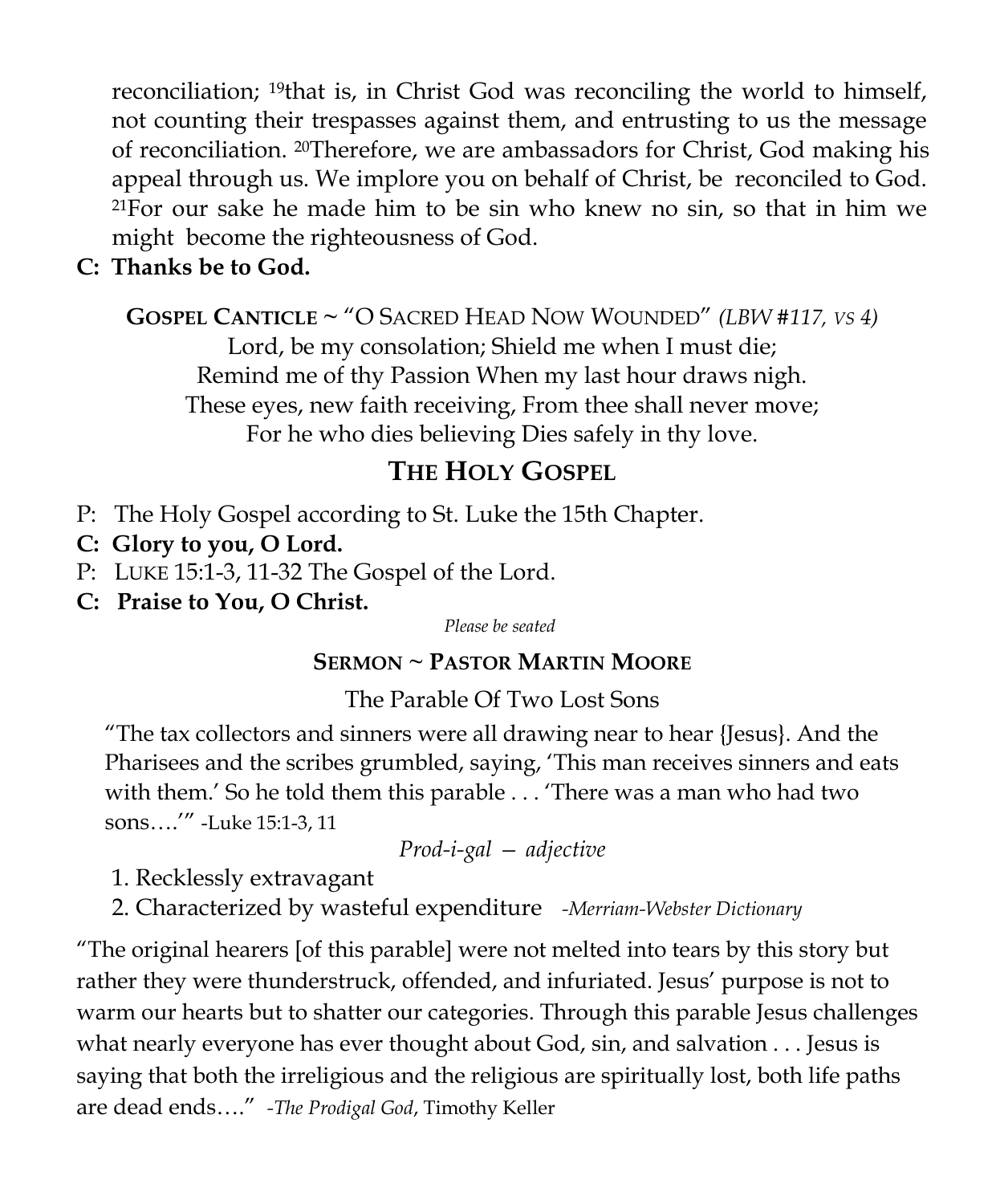### **HYMN OF THE DAY**  $\sim$  "I LOVE TO TELL THE STORY"  $\sim$  (*LBW #390*)

I love to tell the story of unseen things above, of Jesus and his glory, of Jesus and his love. I love to tell the story, because I know it's true; it satisfies my longings as nothing else would do.

 *Chorus I love to tell the story; I'll sing this theme in glory And tell the old, old story of Jesus and his love.*

I love to tell the story: how pleasant to repeat what seems, each time I tell it, more wonderfully sweet! I love to tell the story, for some have never heard the message of salvation from God's own holy word.  *Chorus*

I love to tell the story, for those who know it best seem hungering and thirsting to hear it like the rest. And when, in scenes of glory, I sing the new, new song, I'll sing the old, old story that I have loved so long. *Chorus*

### **APOSTLES' CREED**

 **I BELIEVE in God, the Father Almighty, creator of heaven and earth.**

 **I BELIEVE in Jesus Christ, His only Son, our Lord. He was conceived by the power of the Holy Spirit, and born of the Virgin Mary. He suffered under Pontius Pilate, was crucified, died, and was buried. He descended into hell. On the third day He rose again. He ascended into heaven, and is seated at the right hand of the Father. He will come again to judge the living and the dead.**

 **I BELIEVE in the Holy Spirit, the holy catholic church, the communion of saints, the forgiveness of sins, the resurrection of the body, and the life everlasting. Amen** 

### **THE PRAYERS OF THE CHURCH**

P: Confident in God's steadfast love through Jesus Christ and guided by the Holy Spirit, let us pray for the whole people of God in Christ Jesus, and for all people according to their needs.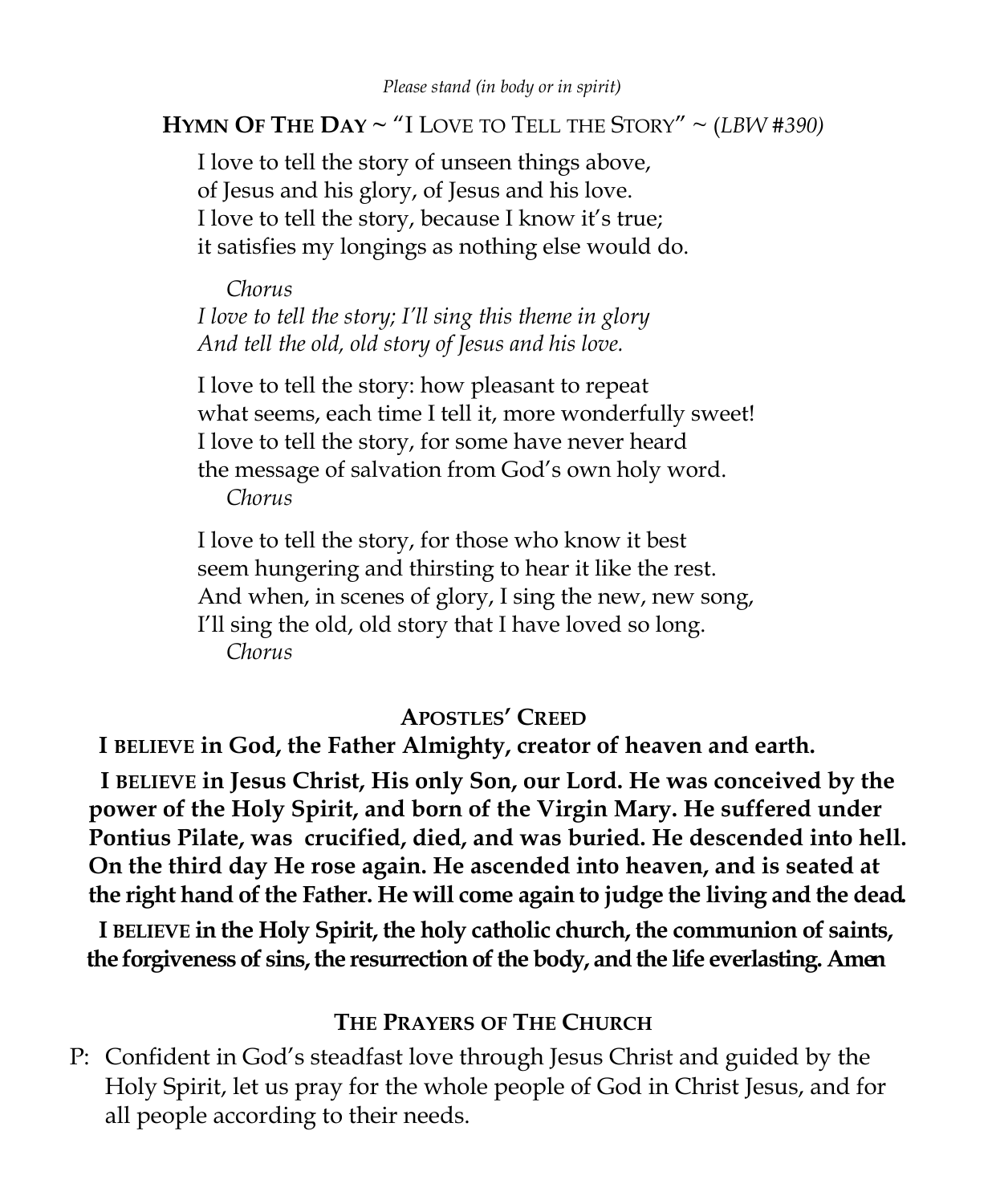*After each portion of the prayers:*

#### P: Lord, in your mercy,

#### **C: Hear our prayer.**

*The prayers conclude:*

P: Into your hands, O Lord, we commend all for whom we pray, trusting in your mercy; through your Son, Jesus Christ our Lord.

#### **C: Amen**

*Please be seated*

#### **OFFERING**

#### **SPECIAL MUSIC**

*Please stand and remain standing for the Sharing of the Peace and The Great Thanksgiving*

#### **THE OFFERTORY** *~* GIVE THANKS

Give thanks with a grateful heart Give thanks to the Holy One Give thanks because He's given Jesus Christ His Son And now let the weak say I am strong Give thanksLet the poor say I am rich Because of what the Lord has done for us And now let the weak say I am strong Let the poor say I am rich Because of what the Lord has done for us

### **POST OFFERTORY PRAYER**

- P: Let us pray. Merciful Father,
- **C: We offer with joy and thanksgiving what you have first given us—our vocations, our time, our possessions—all signs of your gracious love. Receive them for the sake of him who offered himself for us, Jesus Christ our Lord. Amen**

# **The Holy Meal**

We come to the table at the gracious invitation of the Lord, receiving the body and blood of Christ for the forgiveness of our sins. So come to this table—you who have much faith, and you who would like to have more; you who have been to the Sacraments often, and you who have not been in a long time; you who have tried to follow Jesus in the world, and you who have failed—come. It is Christ who invites us to meet Him here. Adults and children not receiving communion are welcome to come forward for a blessing.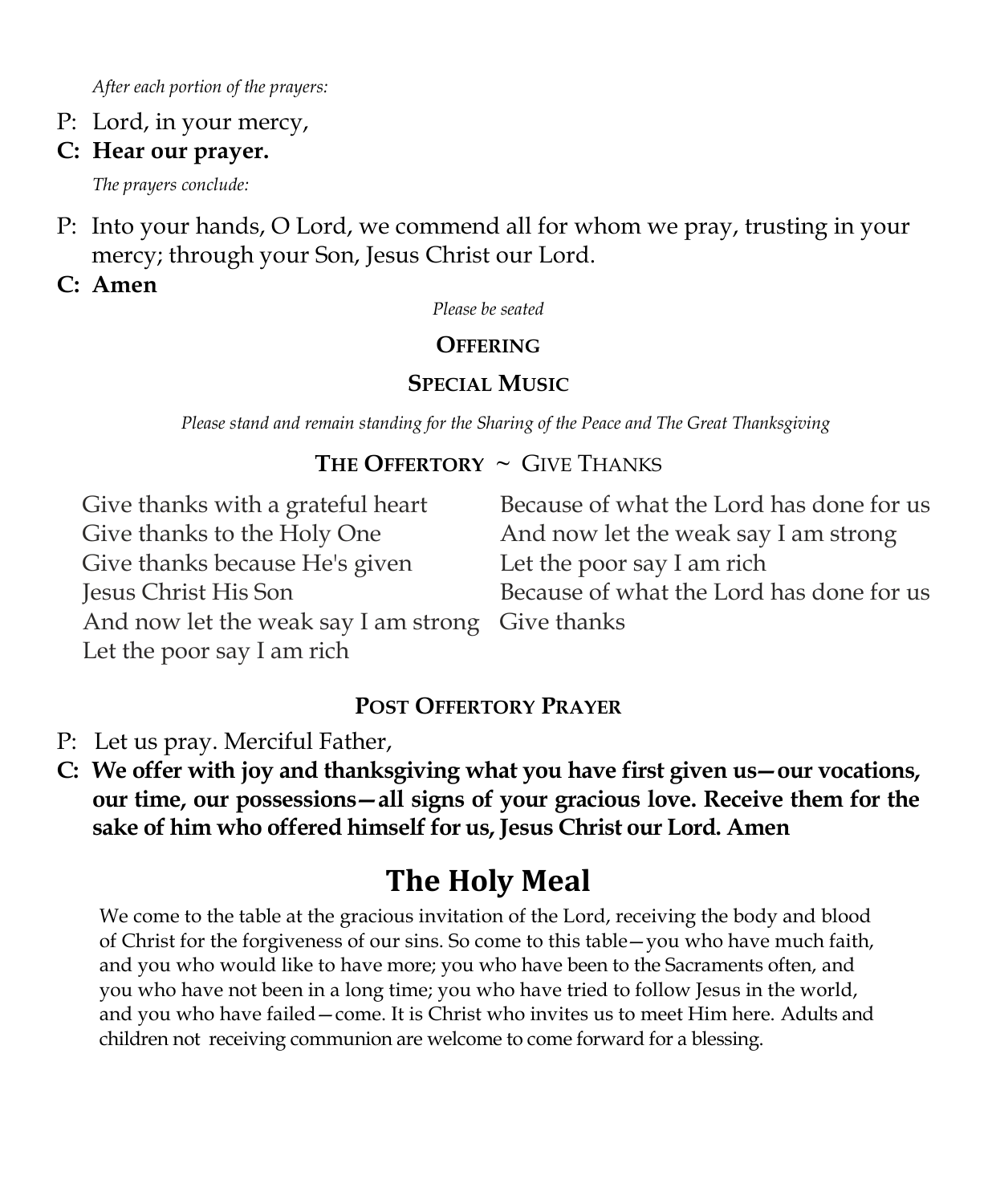#### **THE SHARING OF THE PEACE**

(Please Social Distance)

- P: The peace of the Lord be with you always.
- **C: And also with you.**

*Please remain standing* 

### **THE GREAT THANKSGIVING**  $\sim$  (*P. 88 LBW*)

- 
- P: The Lord be with you. **C: And also with you.**
- P: Lift up your hearts. **C: We lift them up to the Lord.**
- 
- P: Let us give thanks to the Lord our God. **C: It is right to give him thanks**
- **and praise.**
- P: You call your people to repent of sin and prepare for the joy of the paschal feast. Renew us in faith and holiness, and bring us into the fullness of your grace and truth that belongs to the children of God. Therefore with Angels and Archangels, and with all of the company of heaven, we laud and magnify Your glorious name; evermore praising You and saying:
- **C: Holy, holy, holy Lord, Lord God of pow'r and might: Heaven and earth are full of your glory. Hosanna in the highest. Blessed is he who comes in the name of the Lord. Hosanna in the highest.**
- P: Therefore, gracious Father, with this bread and cup we remember the life our Lord offered for us. And, believing the witness of His resurrection, we await His coming in power to share with us the great and promised feast.
- **C**: **Amen. Come, Lord Jesus.**
- P: Lord, remember us in your kingdom and teach us to pray:
- **C: Our Father, who art in heaven, hallowed be thy name, thy kingdom come, thy will be done, on earth as it is in heaven. Give us this day our daily bread; and forgive us our trespasses, as we forgive those who trespass against us; and lead us not into temptation, but deliver us from evil. For thine is the kingdom, and the power, and the glory, forever and ever. Amen**

### **LAMB OF GOD**  $\sim$  (*P. 92 LBW*)

**Lamb of God, you take away the sin of the world; have mercy on us. Lamb of God, you take away the sin of the world; have mercy on us. Lamb of God, you take away the sin of the world; grant us peace, grant us peace.**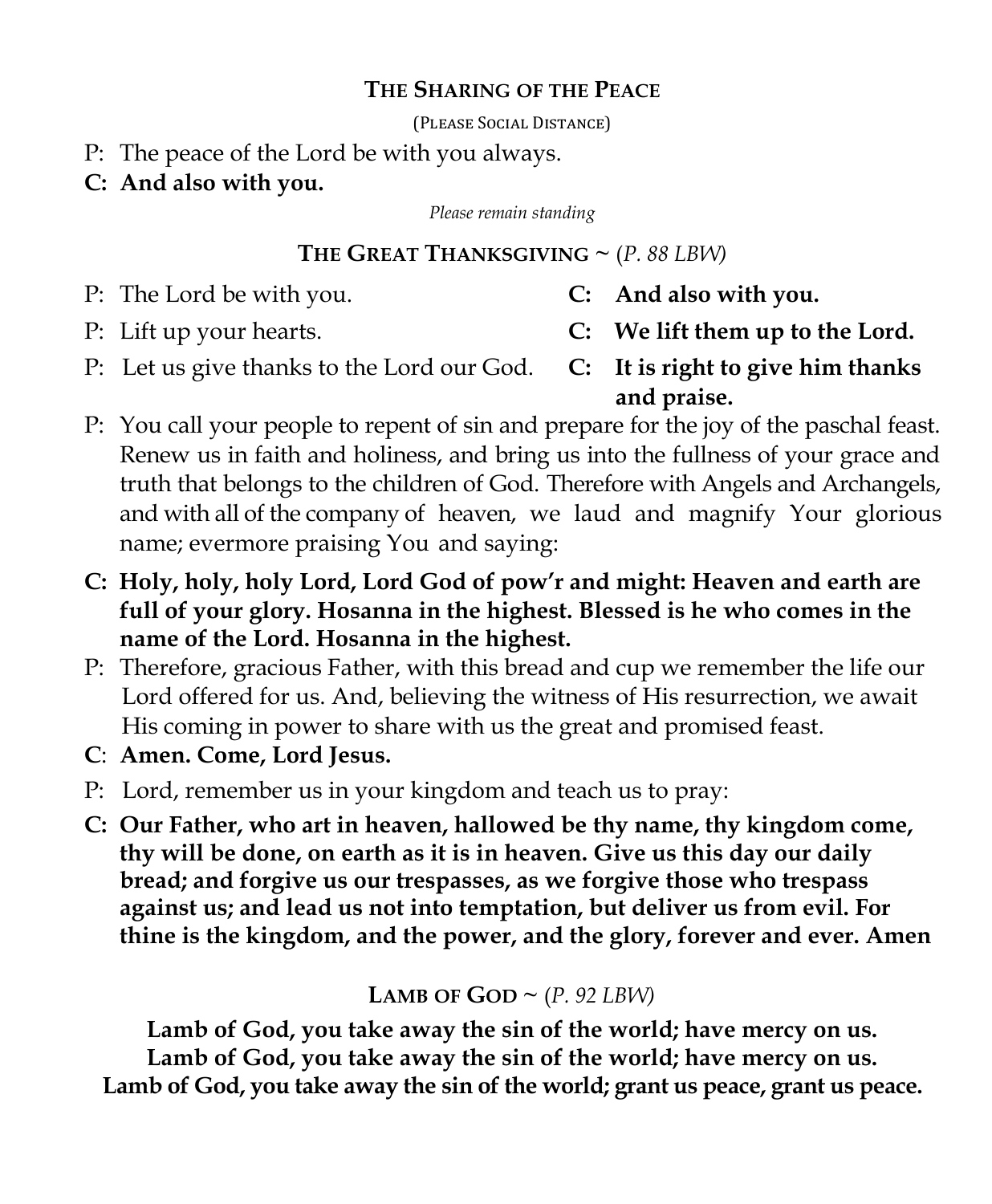P: In the night in which He was betrayed, our Lord Jesus took bread, and gave thanks, broke it, and gave it to His disciples, saying, 'Take and eat; this is my body, given for you. Do this for the remembrance of me.'

Again, after supper, He took the cup, gave thanks, and gave it for all to drink, saying, 'This cup is the new covenant in my blood, shed for you and for all people for the forgiveness of sin. Do this for the remembrance of me.'

*Please be seated*

### **DISTRIBUTION & COMMUNION HYMNS**

"COME LET US EAT" *(LBW #214)*

Come, let us eat, for now the feast is spread, Come, let us eat, for now the feast is spread. Our Lord's body let us take together, Our Lord's body let us take together.

Come, let us drink, for now the wine is poured, Come, let us drink, for now the wine is poured. Jesus' blood poured let us drink together, Jesus' blood poured let us drink together.

In his presence now we meet and rest,

In his presence now we meet and rest, In the presence of our Lord we gather, In the presence of our Lord we gather.

Rise, then, to spread abroad God's mighty Word, Rise, then, to spread abroad God's mighty Word, Jesus risen will bring in the kingdom, Jesus risen will bring in the kingdom.

"THE POWER OF THE CROSS"

Oh to see the dawn of the darkest day Christ on the road to Calvary Tried by sinful men torn and beaten then Nailed to a cross of wood

*Chorus*

*This the pow'r of the cross Christ became sin for us Took the blame bore the wrath We stand forgiven at the cross*

Oh to see the pain written on Your face Bearing the awesome weight of sin Ev'ry bitter thought ev'ry evil deed Crowning Your bloodstained brow

*Chorus*

**LEADERS FOR WORSHIP** Now the daylight flees now the ground beneath Quakes as its Maker bows His head Curtain torn in two dead are raised to life Finished the vict'ry cry R**eader: Cheryl Pontious** *Chorus*

Oh to see my name written in the wounds For through Your suff'ring I am free Death is crushed to death life is mine to live Won through Your selfless love

*This the pow'r of the cross Son of God slain for us What a love what a cost We stand forgiven at the cross*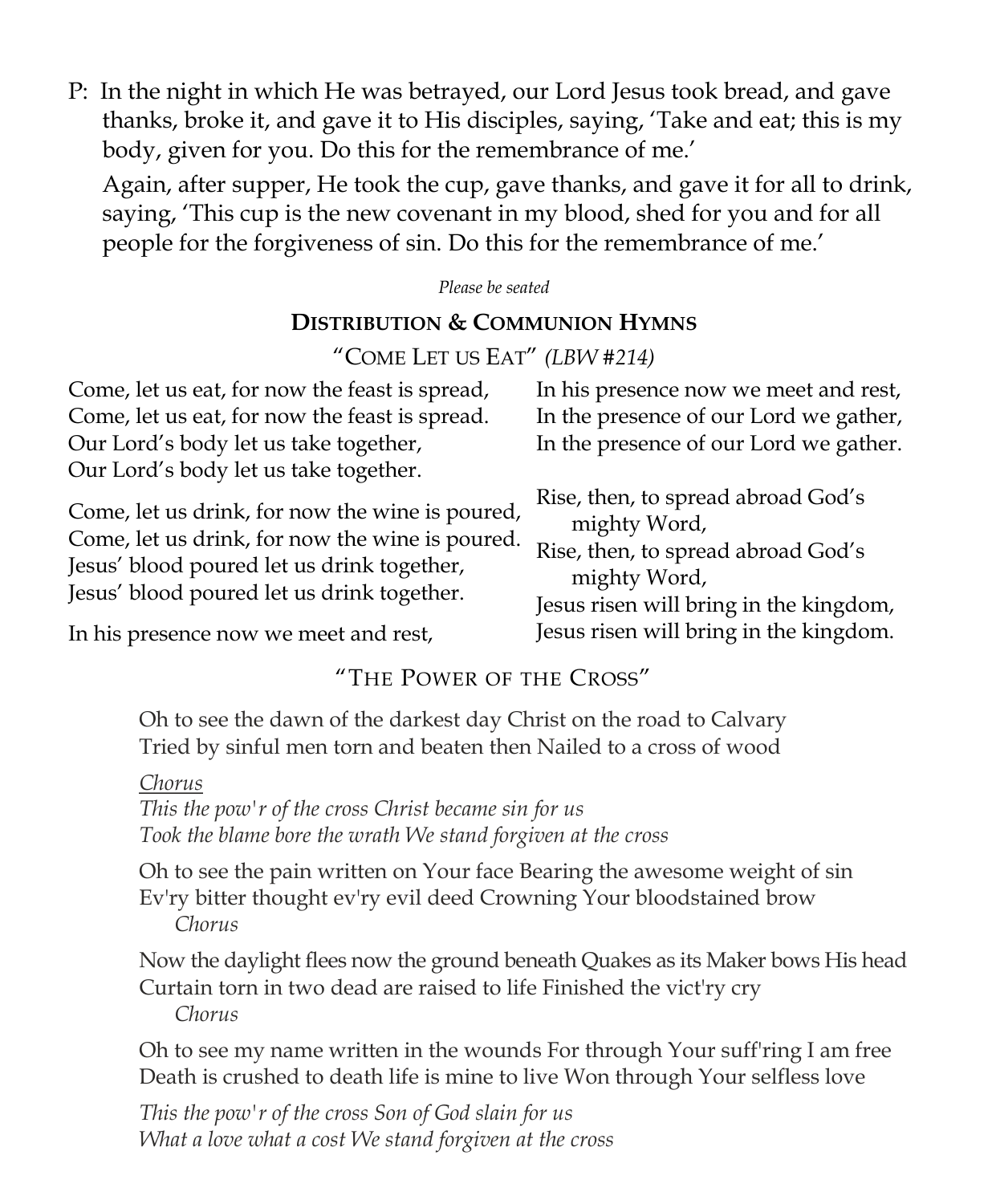### "Alleluia, Alleluia, Give Thanks" *(WOV #671)*

#### *Chorus*

*Alleluia, alleluia, give thanks to the risen Lord; Alleluia, alleluia, give praise to his name.*

Jesus is Lord of all the earth; He is the king of creation.

*Chorus*

Spread the good news o'er all the earth: Jesus has died and has risen.

#### *Chorus*

We have been crucified with Christ; Now we shall live forever.

*Chorus*

Come, let us praise the living God, Joyfully sing to our Savior. *Chorus*

| Who is this King of glory                    | Who is this King of glory      |  |
|----------------------------------------------|--------------------------------|--|
| Maker of all the heavens                     | Born to the virgin Mary        |  |
| Author of all creation                       | Whose simple words could raise |  |
| What is His name                             | the dead                       |  |
| Who is the One who formed us                 | And heal the lame              |  |
| Made us into His image                       | He gave His life for many      |  |
| At whose voice will all of heaven            | Was crucified and buried       |  |
| One day bow in praise                        | But on the third day           |  |
|                                              | He rose up from the grave      |  |
| Chorus                                       |                                |  |
| His name is Wonderful His name is Counsellor | Ransomed for my release        |  |
| His name is Prince of peace the living Word  | He came to set me free         |  |
| His name is mighty God eternal Father        | Oh how amazing                 |  |
| His name is Jesus His name is Lord           | Is my Saviour's love for me    |  |

#### "HIS NAME IS WONDERFUL"

*Please stand*

### **COMMUNION BLESSING**

P: The body and blood of our Lord Jesus Christ strengthen you and keep you in his grace.

### **C: Amen**

# **POST-COMMUNION CANTICLE** ~ "*SONG OF SIMEON"*

Now, Lord, you let your servant go in peace, Your word has been fulfilled. My own eyes have seen the Salvation, Which you have prepared in the sight of every people. A light to reveal you to the Nations, And the glory of your people, Israel. Now, Lord, you let your servant go in peace.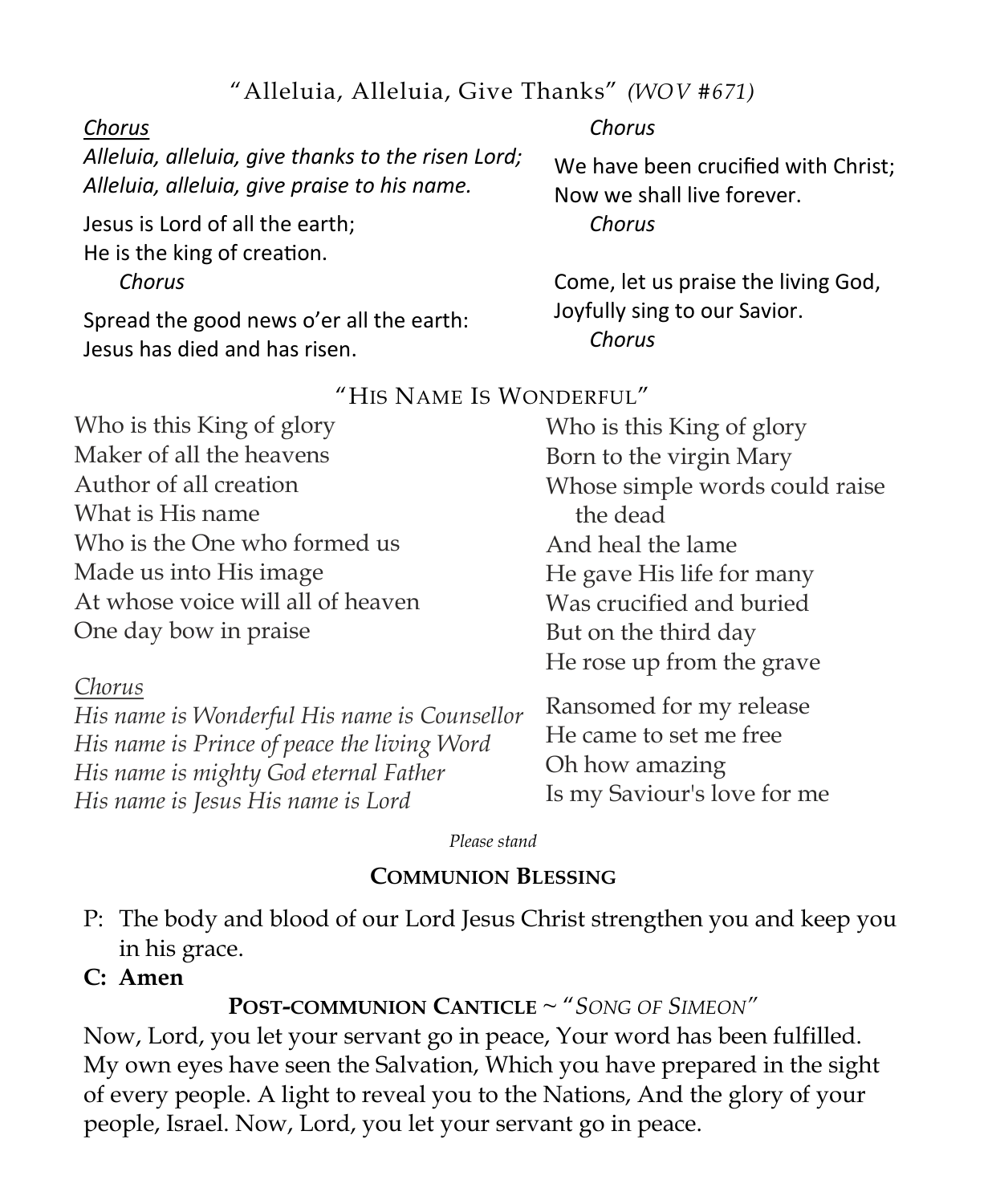### **POST COMMUNION PRAYER**

P: Let us pray. We give you thanks almighty God, that you have refreshed us through the healing power of this gift of life; and we pray that in your mercy you would strengthen us, through this gift, in faith toward you and in fervent love toward one another; for the sake of Jesus Christ our Lord.

#### **C: Amen**

#### **BENEDICTION**  $\sim$  *(P. 95 LBW)*

- P: The Lord bless you and keep you. The Lord make his face shine on you and be gracious to you. The Lord look upon you with favor and give you peace. In the name of the Father, ✠ Son, and Holy Spirit.
- **C: Amen**

### $C$ **LOSING**  $H$ **YMN**  $\sim$  ""IN CHRIST ALONE"  $\sim$  (*vs* 1&4)

In Christ alone my hope is found, He is my light, my strength, my song. This Cornerstone, this solid Ground, Firm through the fiercest drought and storm. What heights of love, what depths of peace; When fears are stilled, when strivings cease. My Comforter, my All-in-all; Here in the love of Christ I stand. No guilt in life, no fear in death,

This is the power of Christ in me. From life's first cry to final breath Jesus commands my destiny. No power of hell, no scheme of man, Can ever pluck me from His hand. 'Till He returns or calls me home Here in the power of Christ I'll stand.

### **DISMISSAL**

P: The Lord be with you! Go and serve in Jesus' name. **C: Thanks be to God.** 

#### **POSTLUDE**

Liturgy material reprinted from Lutheran Book of Worship, © 1978, Augsburg Fortress; and/or With One Voice, © 1995, Augsburg Fortress. All rights reserved. Used by permission of Augsburg Fortress License #14824-LIT.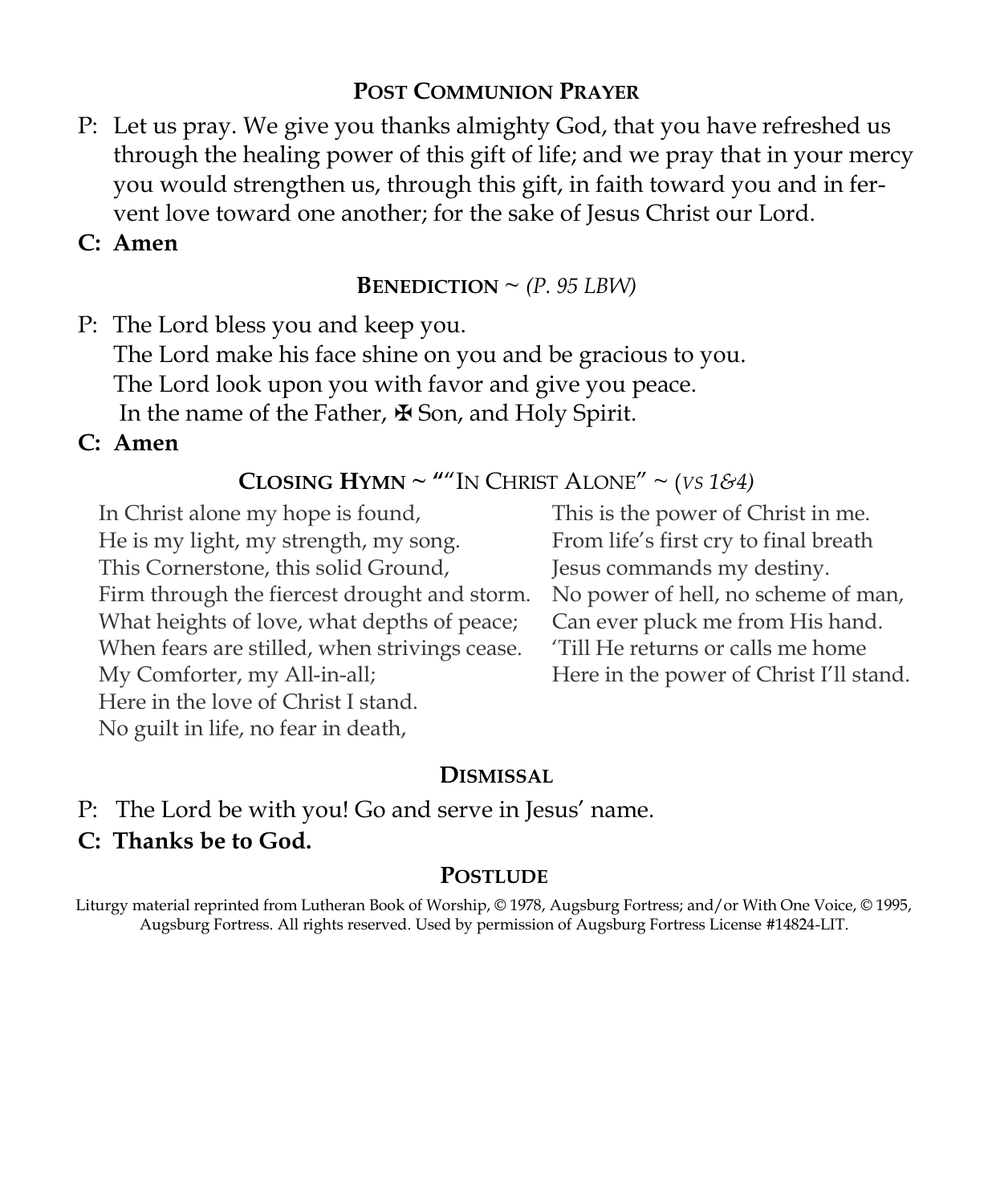### *Mark Your Calendars for Holy Week!*

The 2022 Lenten Season has two more Sundays (March 27, April 3). Beyond this season we follow Jesus Christ our Savior …

… to His triumphal entry into Jerusalem.

… to the Passover with His disciples, where He institutes the Holy Supper of His body and blood.

… to the climax of His earthly pilgrimage, His suffering and death on the Cross, where He, the Lamb of God and the Hope of the world, takes away the sin of the world.

… to the tomb of His burial, under imperial seal and guard.

… to the empty tomb and the empty shroud, and to celebrate the Feast of the Resurrection.

Sunday, April 10 at 10:00 a.m.

#### **Palm Sunday / Sunday of the Passion**

*Christ's Triumphal Entry into Jerusalem*

Worship Service with Procession of Palms

Thursday, April 14 at 7:00 p.m.

### **Holy Thursday (Maundy Thursday)**

*Christ's Institution of the Supper of His Body and Blood*

Worship Service with Stripping of the Altar

Friday, April 15 at 7:00 p.m.

### **Good Friday**

*The Crucifixion and Death of Jesus Christ, Our Lord*

Tenebrae (Service of Darkness) *Meditation on* t*he Passion of Our Lord* 

Sunday, April 17 at 8:30 a.m. and 10:00 a.m.

**Feast of the Resurrection of Our Lord**

*Easter Day*

Breakfast will be provided between the services. (Free-will donations accepted)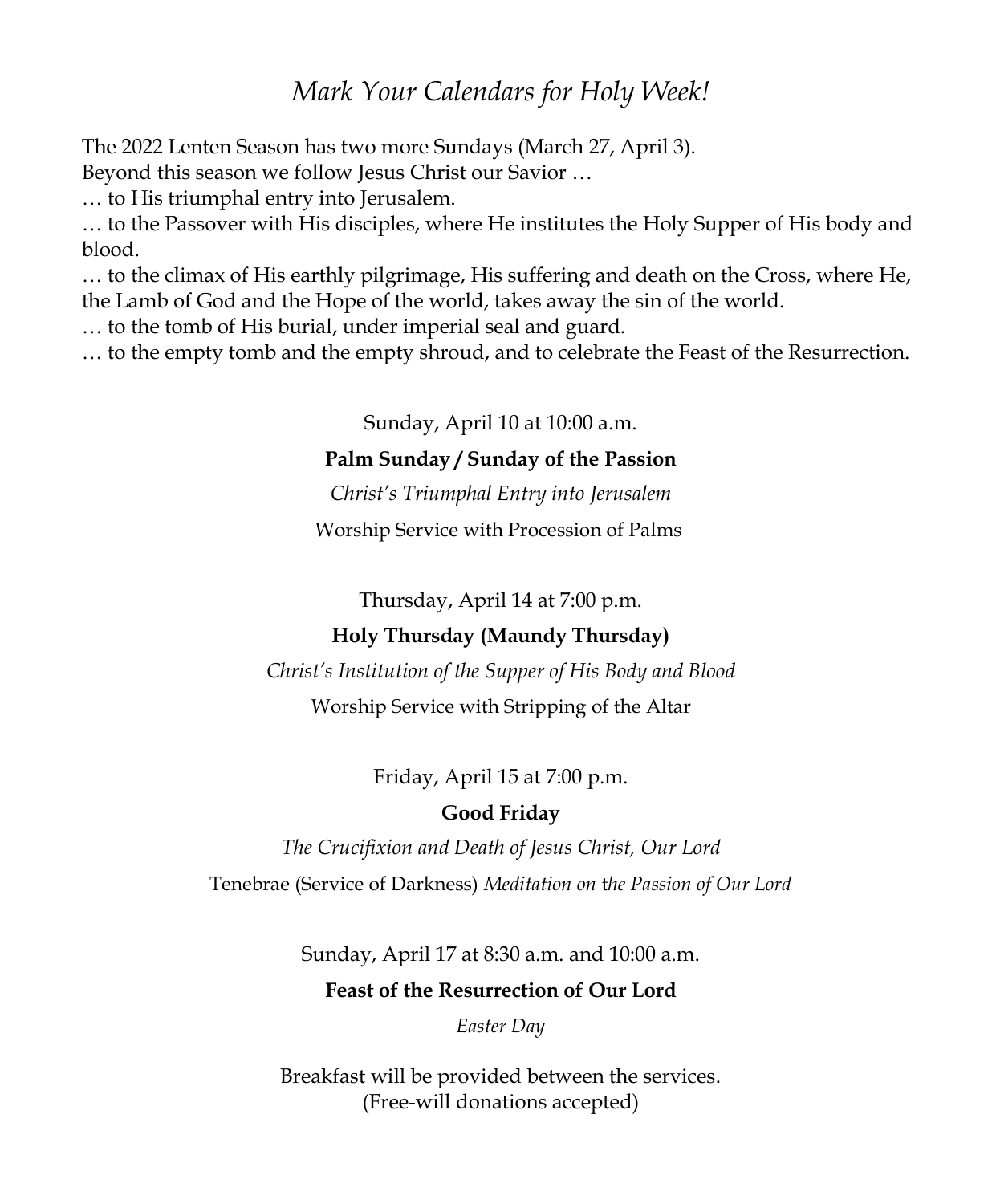#### **ANNOUNCEMENTS**

### Easter Egg Hunt

We will be having our annual Easter Egg Hunt on April 16th at 10:00 a.m. There will be age-appropriate hunting grounds for ages pre-school through sixth grade, games, face painting, snacks, and more.

Please volunteer to fill any of the positions noted at the sign-up table and/or grab a bag of plastic Easter eggs for filling. These filled Easter eggs need to be back by Palm Sunday, April 10th, or sooner if possible.

### Volunteer Opportunity... Sunday School Curriculum

We will be reviewing and ordering curriculum for the 2022-2023 Sunday School year this coming June. If interested in joining this committee (approx. 3 meetings) please contact Carmen Nazario at 972-533-9935.

### Save The Date! VBS

Our Vacation Bible School will be held July 3rd-8th!

# Luther Hill Summer Camp

Any student completing grades 2nd-8th is welcome to sign up for church camp at Lutherhill, July 24-29, 2022. Please register at [www.luterhill.org](http://www.luterhill.org) **as soon as possible**, to increase our chances of getting that week. No one will need a GHR ID. If your child wants a cabinmate, request this on dashboard (bottom right under optional items) which immediately follows the login screen. Transportation to/from camp will be provided. Scholarship for camp tuition is available - please see Pastor Martin.

Youngn - completed 2nd or 3rd grade Yearling - completed 4th, 5<sup>th</sup> or 6<sup>th</sup> grade Jr. High - completed 6th, 7th or 8th grade

### NALC Disaster Relief Donations Request

We are asking for donations of bath towels. They do not need to be new, just gently used. We also need combs, toothpaste, deodorant, and floss. Please place these items on the table in the Fellowship Hall. The plan is to make hygiene bags with Prime Timers in May. Thank you for all of your support.